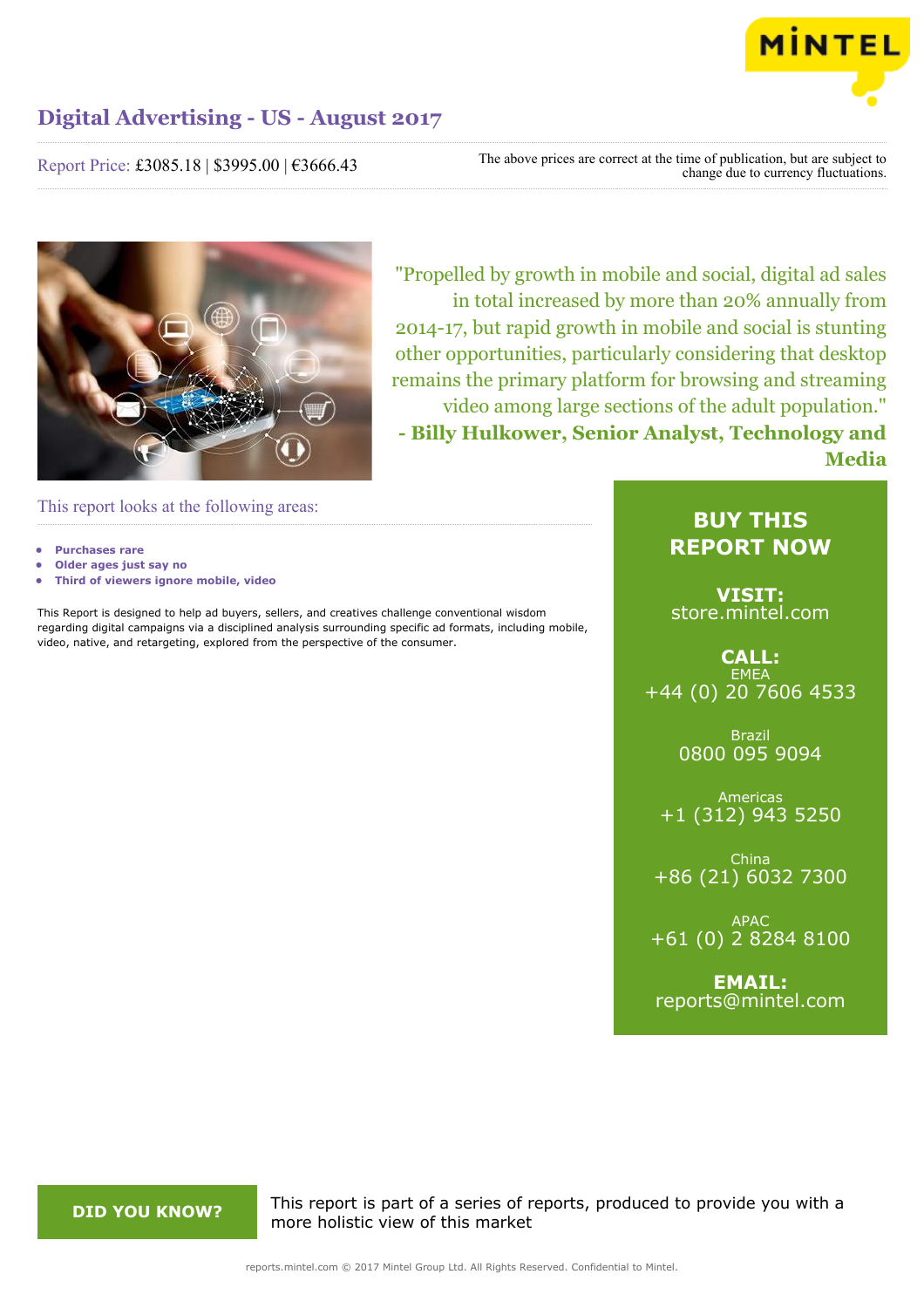

Report Price: £3085.18 | \$3995.00 | €3666.43

The above prices are correct at the time of publication, but are subject to change due to currency fluctuations.

## **Table of Contents**

## **Overview**

What you need to know

Definition

## **Executive Summary**

## The issues

#### Purchases rare

Figure 1: Purchases made in response to digital ad, by type of ad, June 2017

### Older ages just say no

Figure 2: Lack of interest in any ad format, by age, June 2017

## Third of viewers ignore mobile, video

Figure 3: Negative attitudes to sponsored content in feeds, June 2017

Figure 4: Negative attitudes to video display ads, June 2017

Figure 5: Negative attitudes to mobile ads, June 2017

### The opportunities

#### High levels of exposure offer rapid reach to mass audiences

Figure 6: Weekly exposure to digital ads, by type of ad, June 2017

Figure 7: Daily exposure to digital ads, by type of ad, June 2017

#### Product introductions and reminders both effective

Figure 8: Positive responses to digital ads, June 2017

## Digital gets dads going

Figure 9: Lack of interest in digital ads, by parental status, June 2017

#### What it means

#### **The Market – What You Need to Know**

Slower growth ahead

## Competing ad formats to slow in 2020s

Multiple firsts in market share

### Mobile just getting rolling

## **Market Size**

Long-term, 20%+ growth not sustainable Figure 10: Total US sales of banner and video ads, at current prices, 2015-17

## **Market Breakdown**

#### Growth limited outside of social

Figure 11: Digital ads sales, social vs all other, at current prices, 2014-16

Desktop declines for first time

Figure 12: Digital ads sales, desktop vs mobile, at current prices, 2014-16

Desktop favored for video, longer-form text

# BUY THIS REPORT NOW

**VISIT:** [store.mintel.com](http://reports.mintel.com//display/store/793049/) **CALL:** EMEA +44 (0) 20 7606 4533 | Brazil 0800 095 9094 Americas +1 (312) 943 5250 | China +86 (21) 6032 7300 APAC +61 (0) 2 8284 8100 **EMAIL:** [reports@mintel.com](mailto:reports@mintel.com)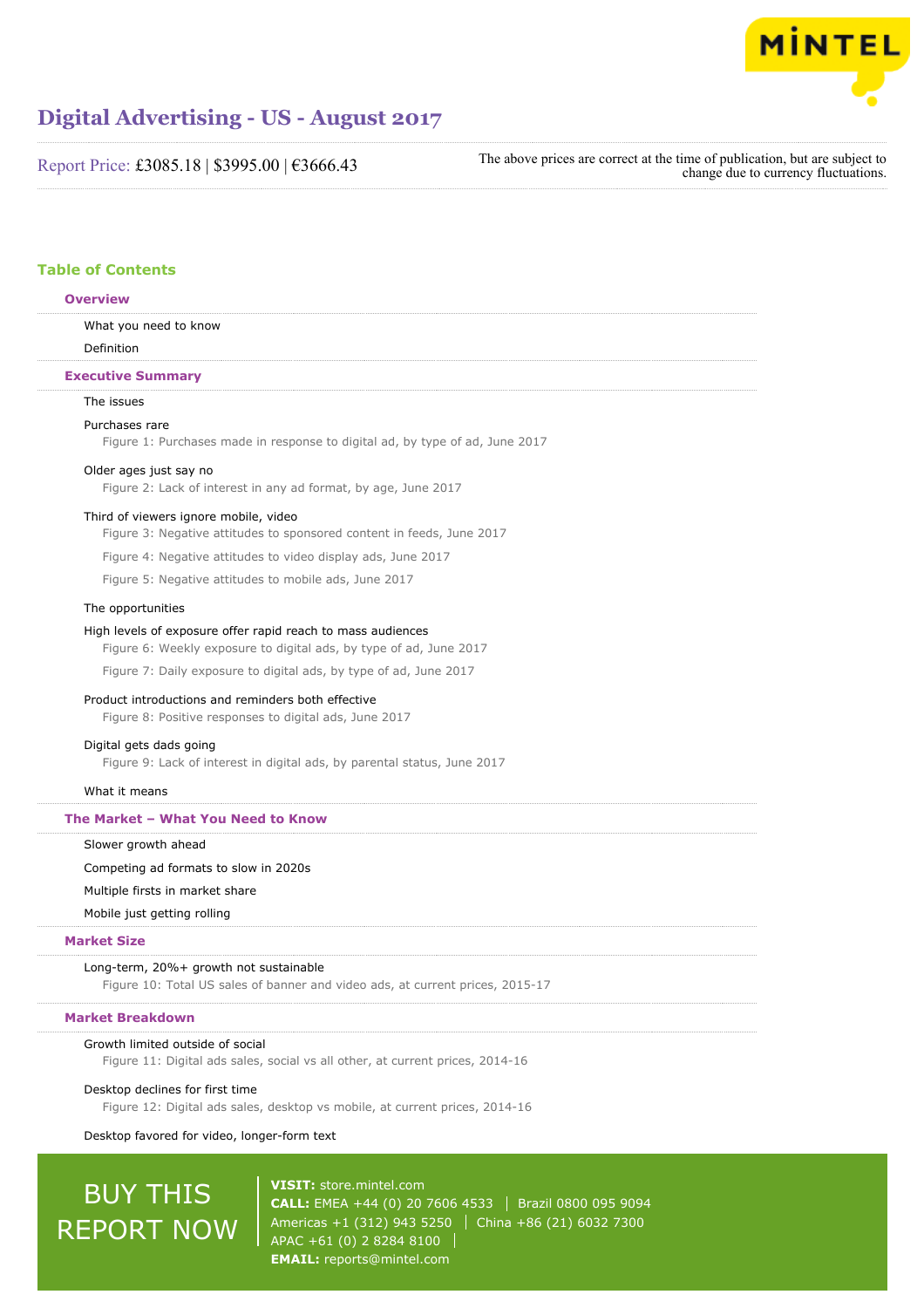

## Report Price: £3085.18 | \$3995.00 | €3666.43

The above prices are correct at the time of publication, but are subject to change due to currency fluctuations.

Figure 13: Online activities more common to desktop than mobile, January 2017

#### **Market Perspective**

#### Competition from other ad formats

TV remains dominant

Figure 14: Date of most recent purchase because of a television commercial, November 2016

#### \$80 billion television budgets

Figure 15: US sales and forecast of television advertising, at current prices, 2011-21

### Search drains potential display, app budgets

Figure 16: US sales of search ads segments, desktop vs mobile, at current prices, 2014-16

#### Half uninterested in any digital ad format

Figure 17: Lack of interest in any ad format, by gender and age, June 2017

## **Market Factors**

Mobile web access

Faster service

Unlimited data

#### Larger screens

Figure 18: Devices used to access the internet, January 2014-June 2017

#### Social media rising, but has physical limits

Figure 19: Weekly use of social media services, February-July 2017

## **Key Platforms – What You Need to Know**

Desktop ads more likely to succeed

## Social best opportunity in mobile

Image-based social on the rise

#### **What's Working?**

#### Desktop more inspiring

Figure 20: Stimulation of interest in products advertised by desktop ads, June 2017

### **What's Struggling?**

#### Interest in mobile more limited than desktop

Figure 21: Stimulation of interest in products advertised by mobile ads, June 2017

## **What's Next?**

#### Image-based mobile social

Figure 22: Stimulation of interest in products advertised by image-oriented social media ads, by age, June 2017

#### Promoted Pins pass \$500 million in sales

Snapchat targets \$500+ million in ad revenue for 2017

#### **The Consumer – What You Need to Know**

Limitations in audience size over

More selective filters needed for attracting purchases

# BUY THIS REPORT NOW

**VISIT:** [store.mintel.com](http://reports.mintel.com//display/store/793049/) **CALL:** EMEA +44 (0) 20 7606 4533 | Brazil 0800 095 9094 Americas +1 (312) 943 5250 | China +86 (21) 6032 7300 APAC +61 (0) 2 8284 8100 **EMAIL:** [reports@mintel.com](mailto:reports@mintel.com)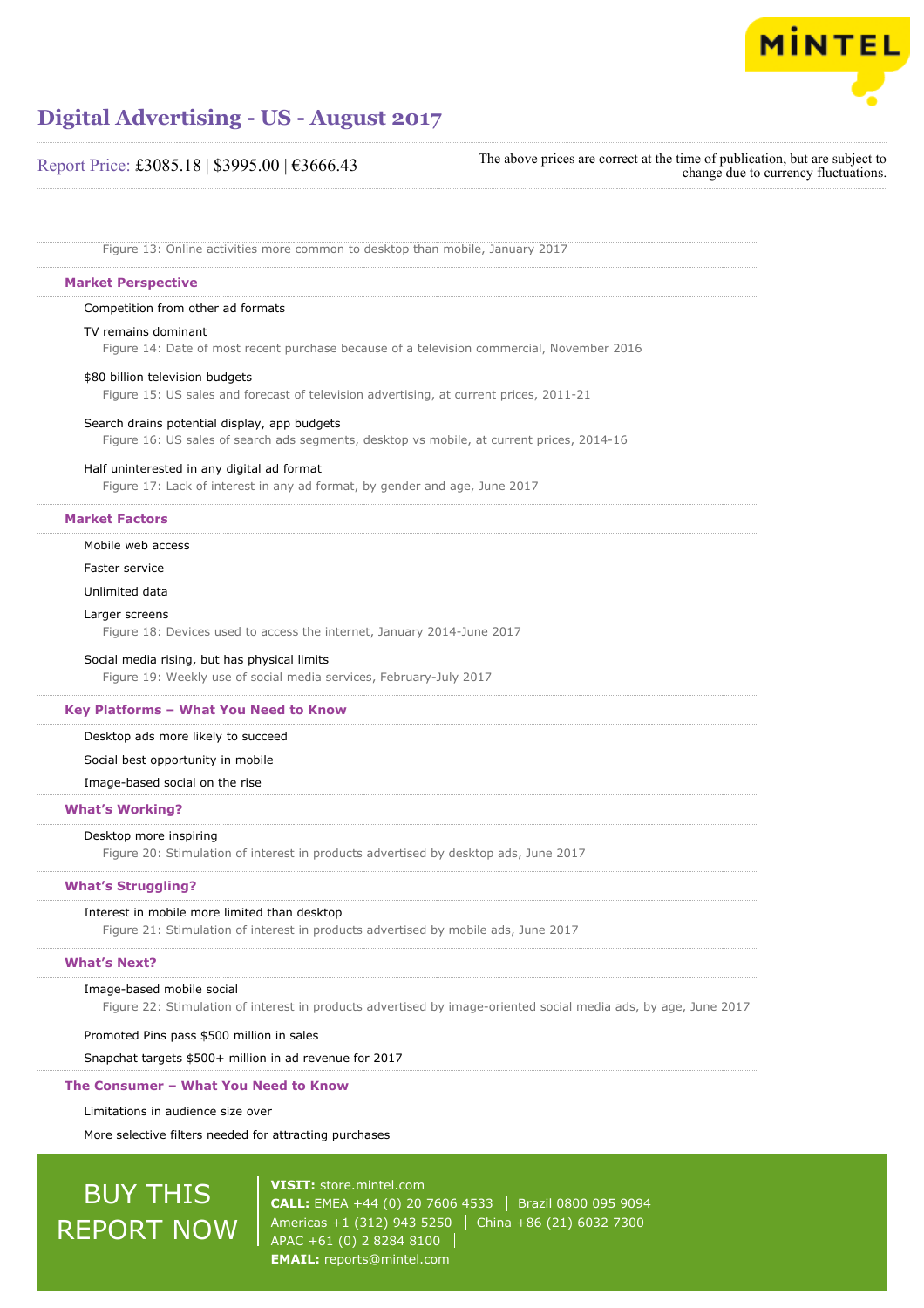

## Report Price: £3085.18 | \$3995.00 | €3666.43

The above prices are correct at the time of publication, but are subject to change due to currency fluctuations.

Mobile undesirable but effective

Men attracted to humor in video

Young men top influencers

Much ado about privacy

#### **Exposure**

#### Ads meet eyeballs: two thirds see digital ads daily

Figure 23: Daily and weekly exposure to digital ads, by type of ad, June 2017

## Age top driver for exposure

Figure 24: Daily exposure to digital ads, by type of ad and age, June 2017

## Targeting youths should envelop urbanites

Figure 25: Daily exposure to digital ads, by type of ad and area of residence, June 2017

#### Hispanic Millennials are mobile aficionados

Figure 26: Daily exposure to digital ads, by type of ad and by race/Hispanic origin/generation, June 2017

#### Dads exposed

Figure 27: Daily exposure to digital ads, by type of ad and parental status, June 2017

#### **Purchasing**

## Purchasers a rare breed

Figure 28: Purchases made in response to digital ad, by type of ad, June 2017

#### Usual suspects converting

#### Dads buy in

Figure 29: Purchases made in response to digital ad, by type of ad and parental status, June 2017

#### Hispanic Millennials attractive

Figure 30: Purchases made in response to digital ad, by type of ad, by Hispanic origin and generation, June 2017

#### Men like video

Figure 31: Purchases made in response to digital ad, by type of ad and gender, June 2017

#### 18-24s less desirable than 25-44s

Figure 32: Purchases made in response to digital ad, by type of ad and age, June 2017

## **Attitudes to Mobile Ads**

#### Positive responders similar in share to avoiders

Figure 33: Negative attitudes to mobile ads, June 2017

Figure 34: Positive attitudes to mobile ads, June 2017

#### Targeting the largest youthful audience

Figure 35: Reminder to purchase and interest in new products seen in mobile ads, by age, June 2017

Figure 36: Positive attitudes to mobile ads, CHAID output, June 2017

**Attitudes to Video Ads**

## Negative attitudes more common

Figure 37: Negative attitudes to video display ads, June 2017

## Humor disarming

# BUY THIS REPORT NOW

**VISIT:** [store.mintel.com](http://reports.mintel.com//display/store/793049/) **CALL:** EMEA +44 (0) 20 7606 4533 | Brazil 0800 095 9094 Americas +1 (312) 943 5250 | China +86 (21) 6032 7300 APAC +61 (0) 2 8284 8100 **EMAIL:** [reports@mintel.com](mailto:reports@mintel.com)